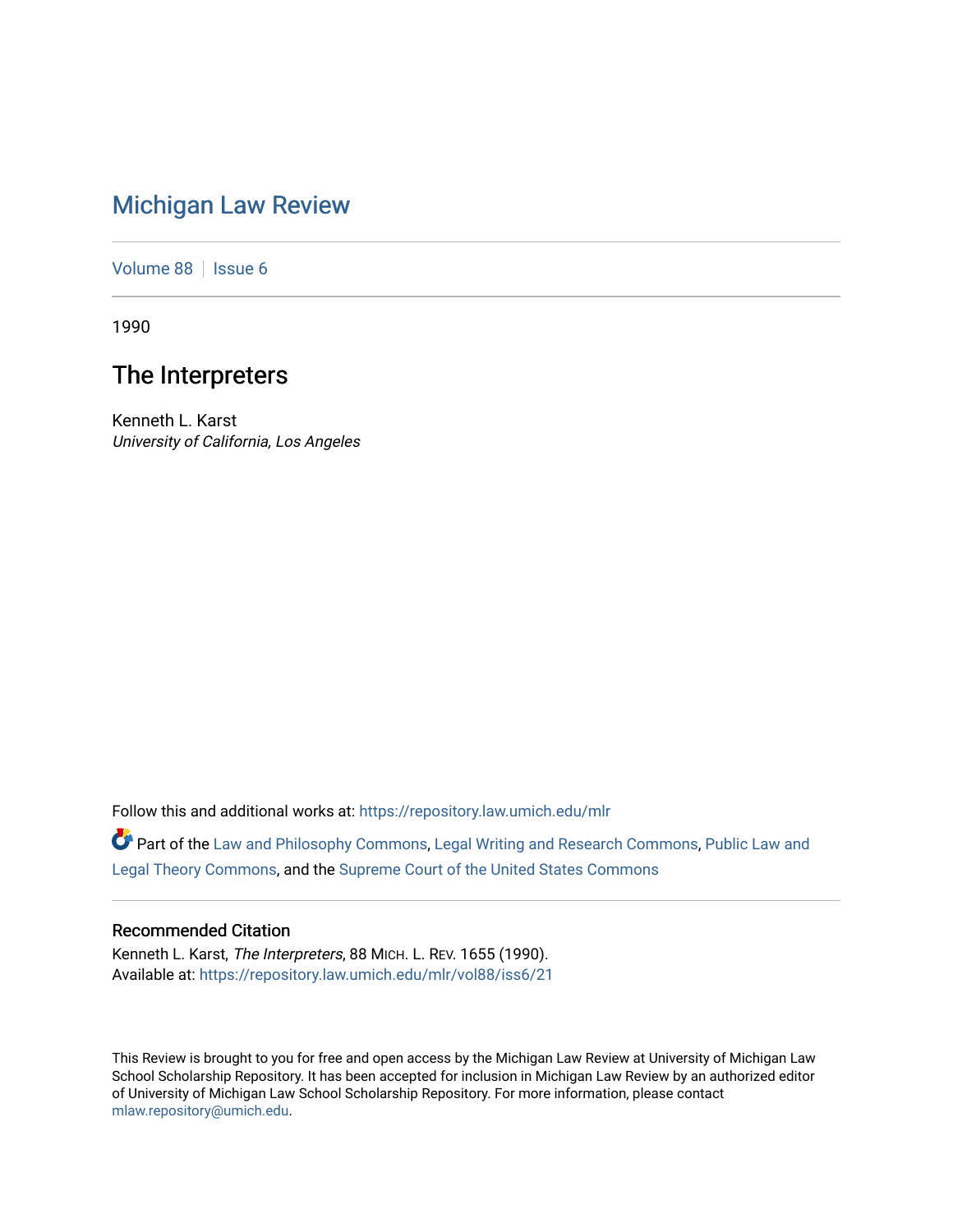### **THE INTERPRETERS**

#### *Kenneth L. Karst\**

JUSTICE AS 'TRANSLATION: AN EsSAY IN CULTURAL AND LEGAL CRITICISM. By *James Boyd White.* Chicago: The University of Chicago Press. 1990. Pp. xvii, 301. \$29.95.

In his 1984 book, *When Words Lose Their Meaning,* James Boyd White<sup>1</sup> offered us a way of thinking about reading. A text's most important meanings, he concluded, are to be found in the relations the writer and reader establish with each other, and in the larger communities that the text addresses and helps to shape. In *Justice as Translation,* White brings this way of thinking to bear on both the writing and the reading of judicial opinions. He analyzes a number of opinions as texts in which Justices2 not only compose new meanings for authoritative texts (the Constitution, statutes, judicial precedents) but also offer new definitions of themselves, of their intended readers, and of their communities (both the legal profession and the larger society). *Justice as Translation,* like White's earlier work, provides a refreshing reminder that the humanities, despite the pummelling they have recently endured, can be humane.

In writing an opinion, White says, a Justice necessarily acts as a translator, seeking to find and to communicate meaning across cultural boundaries. Sometimes opinion writing closely approaches translation in the conventional sense, transmitting meanings across ethnic and other divisions in America's multicultural society. But, in White's view, opinion writing is a form of translation even when the ethnicity ingredient is absent. In every case, the Justice must seek to penetrate the culture inhabited by those who wrote the authoritative text, and seek to render the meaning of the text in the context of today's issues, embedded as they are in today's culture. The book begins with White's views of language and its uses, turns to the judicial opinion as a work of "compositional art," and concludes with some general observations on justice as translation. '

Who among White's readers will not share his wistfulness as he laments the difficulty of finding integration  $-$  of the society, of the self - in our segmented world? But lamentation is neither the book's

<sup>\*</sup> David G. Price and Dallas P. Price Professor of Law, University of California, Los Angeles. A.B. 1950, University of California, Los Angeles; LL.B. 1953, Harvard. - Ed.

I. L. Hart Wright Professor of Law and English, University of Michigan.

<sup>2.</sup> All of the opinions analyzed are written by Justices of the Supreme Court of the United States.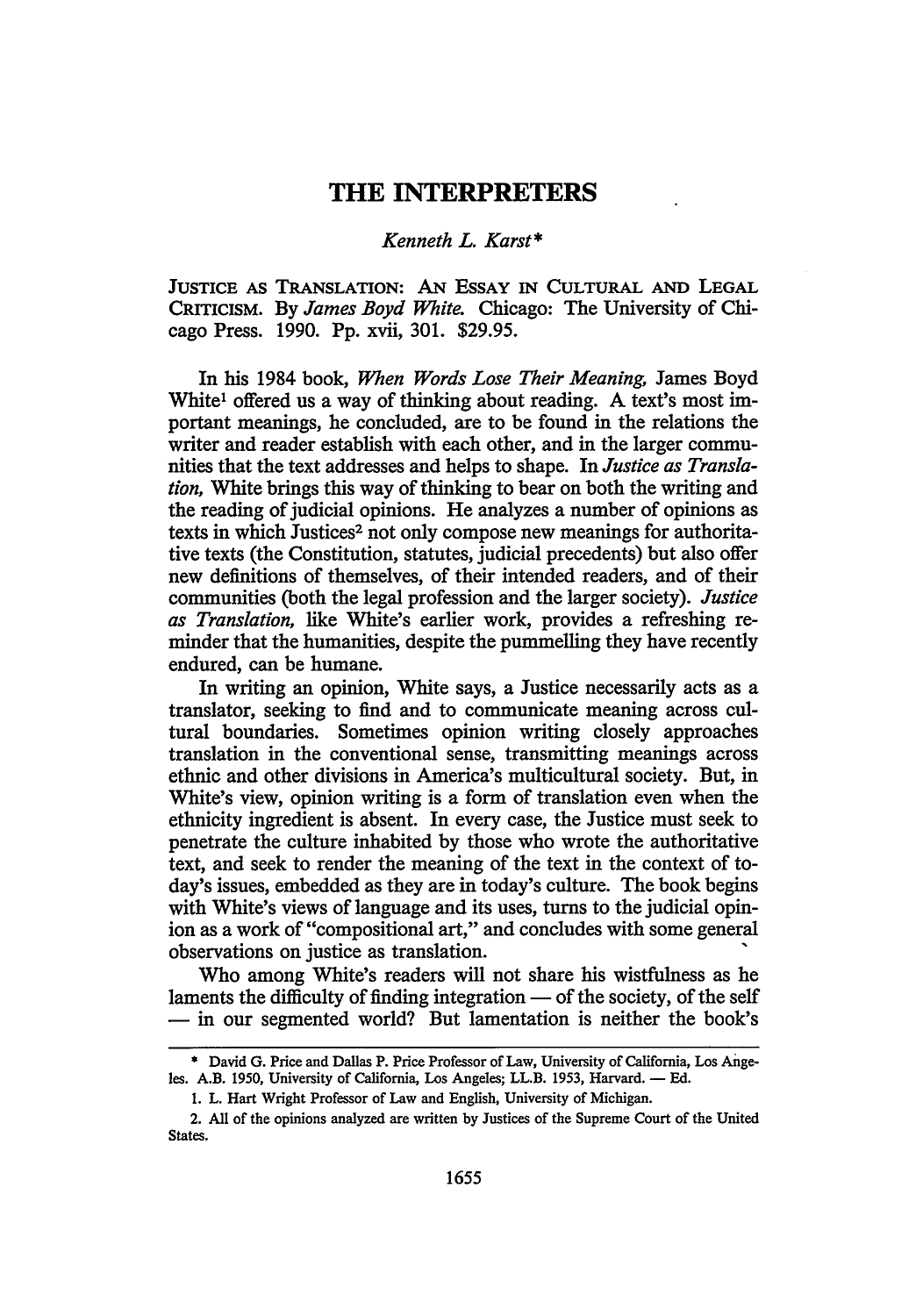main mood nor its purpose. The opening chapters mark out a path toward integration, one that begins in our perception and uses of language. White's examples of the ways in which "we" regard "our" language and use it are taken from the writings of academics and professionals. He identifies two styles of thinking that impede integration. First is the notion that language is "transparent or neutral, merely a way of pointing to something outside of itself" (p. ix). White contests the view that language does its work when it conveys from one mind to another "propositions" and "concepts," both of which have meanings independent of language. This type of thinking and speaking, he argues in Chapter Two, tends to channel us into discourse that is assertive, even imperialistic, and thus to divert us from an important truth: that our own acculturation severely limits our recognition of what counts as a concept and what counts as a reason. Language that is abstract and theoretical lends itself to a linear, if-Athen-B sort of reasoning and inhibits more diffuse, literary ways of grasping reality. The language of assertion thus projects its aggressive and defensive spirit into the spheres of ethics and justice, with sad consequences for a society of many cultures.

White's second linguistic target is the discourse of economics (ch. 3) — not the discourse of all economists, but the language of neoclassical microeconomics prevalent in the "law-and-economics" school. This way of talking, White argues, routinely diminishes persons to their roles in a system of exchange, regarding them as calculating machines or objects to be manipulated or both. In Chicagoese, everything  $-$  every thing and every value  $-$  is interchangeable with everything else through the medium of exchange, and competition is the pool in which we self-interested maximizers hunt our prey. To the economist who says, "This way of speaking is not a picture of the world but a set of models, a series of value-free hypotheses about human behavior," White responds that the models have a way of taking over a world view. He uses economic discourse to illustrate one of the book's main theses: that language is a way of being and acting in the world, of assigning meaning to behavior and thus creating culture. And the culture so created is anything but value-free; it promotes a view that reduces persons to their wants, their calculated pursuit of acquisition, and their competition for dominance.

Dissatisfied with both the economic and the conceptual-propositional forms of discourse, White proposes a more literary way of thinking about and using language, not just in law but in all our social life. He calls this style "intellectual integration" (ch. 1). Its modal question is neither "What proposition are you advancing?" nor "How much do I get?," but "Who are you [the writer] in this text, who am I [the reader], and what kind of conversation do you seek to establish between us?" (p. 39). White speaks of integration in a sense that has become familiar to all of us in discussing race relations, to embrace a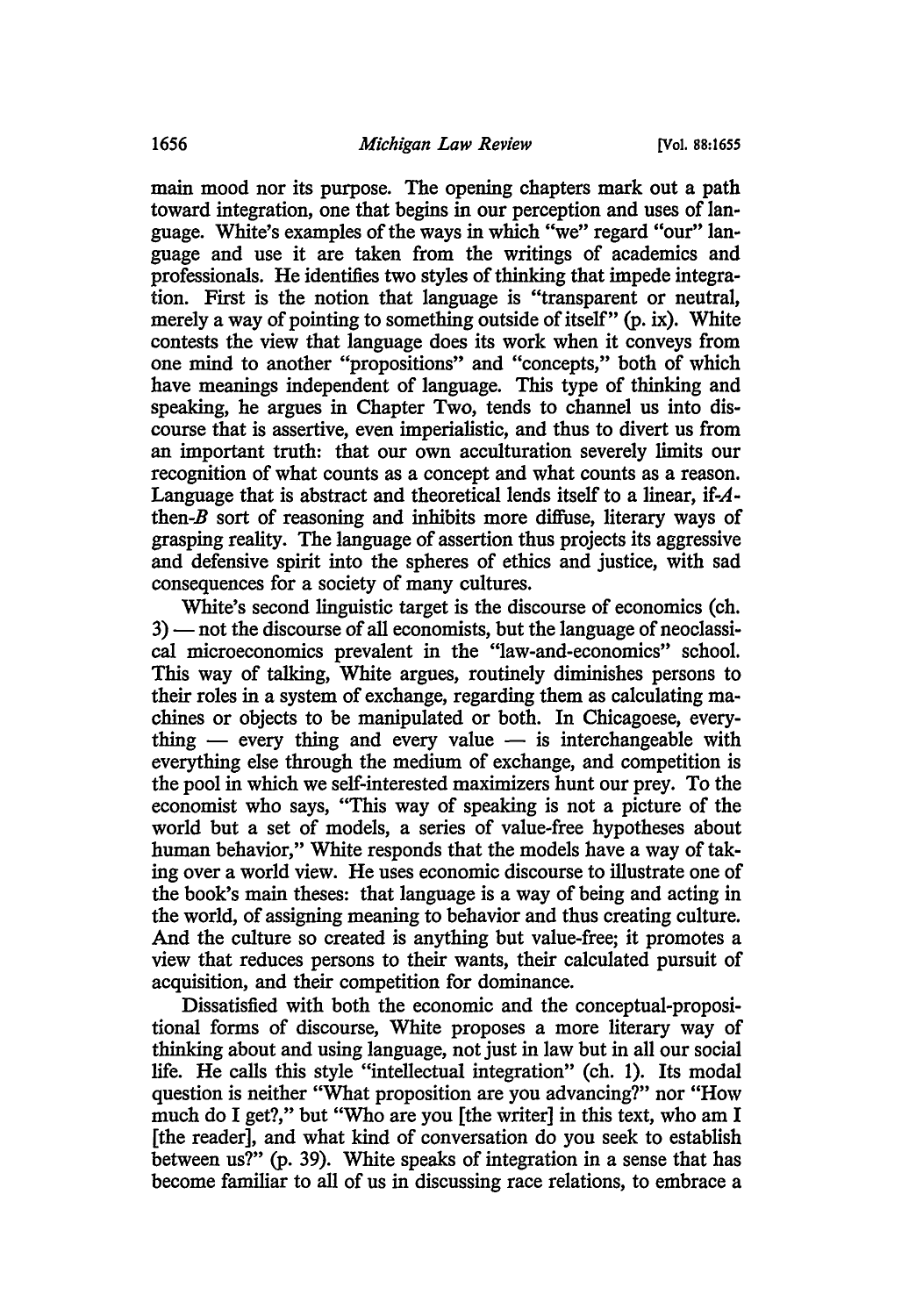diversity of ways of thinking and talking and writing. In describing the reading and writing of judicial opinions as examples of the art of composition, he evokes a double meaning that resounds in the words "compose" and "composite": "a putting together of two things to make out of them a third, a new whole, with a meaning of its own" (p. 4). To compose a legal text is thus to engage in ethical and political action in the world, to make a "gesture" that responds to earlier gestures and may one day evoke the making of new texts, further gestures still.

White's concluding chapters, relating "the activity of translation" to law and justice, also draw on his view of reading as the making of a new text (chs. 11-12). Translation involves the effort to know and respond to another person and another language, but it also involves the assertion of the translator's own self and language. The translator must stand between two languages, must inhabit "a culture in the space between cultures" (p. 244). A good translator understands the impossibility of carrying a text's meaning from one language to another without loss or gain — understands that translation is the art of composition, of "integration" in White's sense. What is required is the establishment of the right relations between the initial writer and the translator, between the two languages (and thus the two cultures), and between the translator and the reader of the new, translated text.

This whole process is "a model of law and justice" (p. 230), exemplified in those judicial opinions that deserve to be called excellent. For White, legal interpretation is translation, the composing of one text in response to another. Like the translator, the interpreter must be faithful to the original text and the culture that gave it birth, and must take responsibility for interpreting that text's meaning in a new context: its application to people in today's culture. Thus, "[t]ranslation and justice ... are both ways of talking about right relations, and of two kinds simultaneously: relations with languages, relations with people" (p. 233). An opinion  $-$  any text  $-$  creates "an Ideal Reader, the version of himself or herself that it asks each of its readers to become" (p. 100). The root question for justice, like the root question for translation, is "Who are we to each other?" (p. 233).

Bracketed by these introductory and closing discussions of language, law, and translation are seven chapters in which White elaborates his views through criticism of judicial opinions. To call these analyses literary criticism is merely to underscore White's central thesis: that law is "at its heart an interpretive and compositional — and in this sense a radically literary — activity[,]  $\ldots$  a way of reading, comparing, and criticizing authoritative texts, and, in so doing, . . . constituting, through conversation, a community and a culture of a certain kind" (p. 91). He sees the judicial opinion as central in this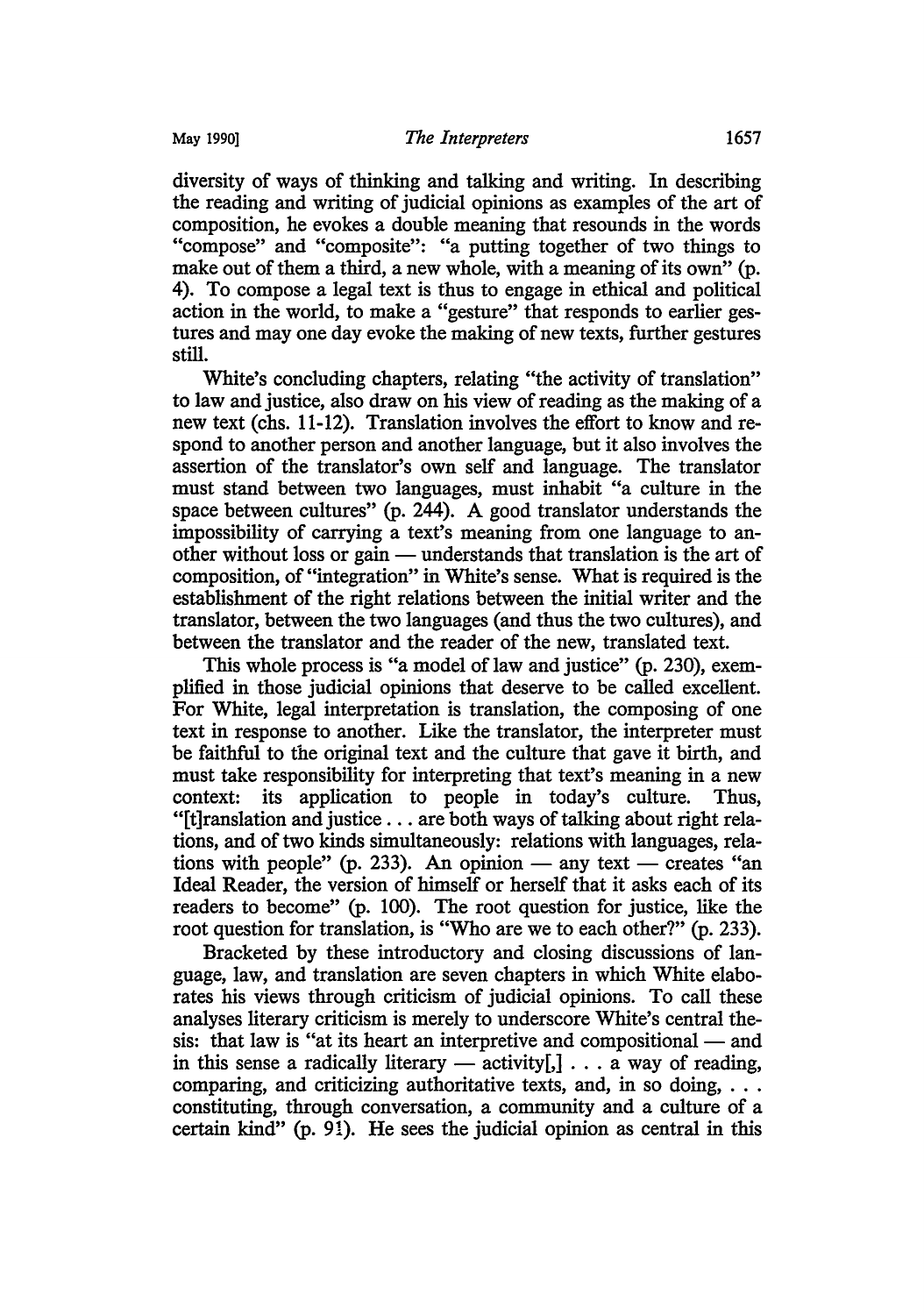activity, "the main model of thought for the lawyers, ... the representative legal text" (p. 90).

What entitles a judicial opinion to be called excellent? White's answer is grounded in his conception of law as "inherently aspirational" (p. 137) and therefore a compositional art. The corollary to that conception is an ample view of the authority and responsibility of judges to translate authoritative texts by creating new meanings for our time. A reader who generally shares those views of law and judging (as I do) will find much that is congenial in White's analysis of excellence in opinion writing. A reader with a more restricted view of the legitimacy of judicial lawmaking  $-$  say, a Henry Monaghan<sup>3</sup> or a Robert  $Bork<sup>4</sup>$  — surely will be harder to persuade.

Let it not be thought that White ignores the weight of the authoritative texts. To the contrary, he chides judges who look past the language of the texts to find meaning in the intentions of those who wrote them. White agrees that fidelity to a text implies an effort to understand how its meaning was shaped by the context of its times. What he rejects is the claim that "the intention of the Framers" should take precedence over this effort to interpret the text itself. He makes his sharpest attack on this view in a criticism of Chief Justice Taney's opinion in the *Dred Scott* case,<sup>5</sup> which is not only a clear-cut denial of the Constitution's aspirational character (pp. 137-38) but an especially perverse example of how a Justice can work backward from a conclusion about the case at hand to a premise about "original intent" (pp. 129-32).

White does not so much confront the legitimacy question raised by the Borks and the Monaghans as make an end run around it. The original intent argument, he says, comes into play only when the language of the text presents difficulties in the context of today's issue. Necessarily, then, invocation of the Framers' supposed intentions is itself an interpretive choice guided by the present issue — which, given the difficulty of reading the text, the Framers almost certainly did not consider. 6 Today's substantive preferences will intrude into this process no less than they do in a candid effort to translate the meaning of the text for application to today's context. In White's view, reliance on the Framers' intent, even when it is sincere, is an evasion of the

<sup>3.</sup> *See, e.g.,* Monaghan, *The Constitution Goes to Harvard,* 13 HARV. C.R.-C.L. L. REV. 117 (1978); Monaghan, *Our Perfect Constitution,* 56 N.Y.U. L. REV. 353 (1981).

<sup>4.</sup> *See, e.g.,* R. BORK, THE TEMPTING OF AMERICA (1990).

*<sup>5.</sup>* Died Scott v. Sandford, 60 U.S. (19 How.) 393 (1857).

<sup>6.</sup> White has much in common with other critics of reliance on "original intent." *See, e.g.,* L. LEVY, ORIGINAL INTENT AND THE FRAMERS' CONSTITUTION (1988); Brest, *The Misconceived Quest/or the Original Understanding,* 60 B.U. L. REv. 204 (1980); Tushnet, *Following the Rules Laid Down: A Critique of Interpretivism and Neutral Principles,* 96 HARV. L. REv. 781 (1983). In this chapter White fits these criticisms into his larger theory of legal interpretation as translation.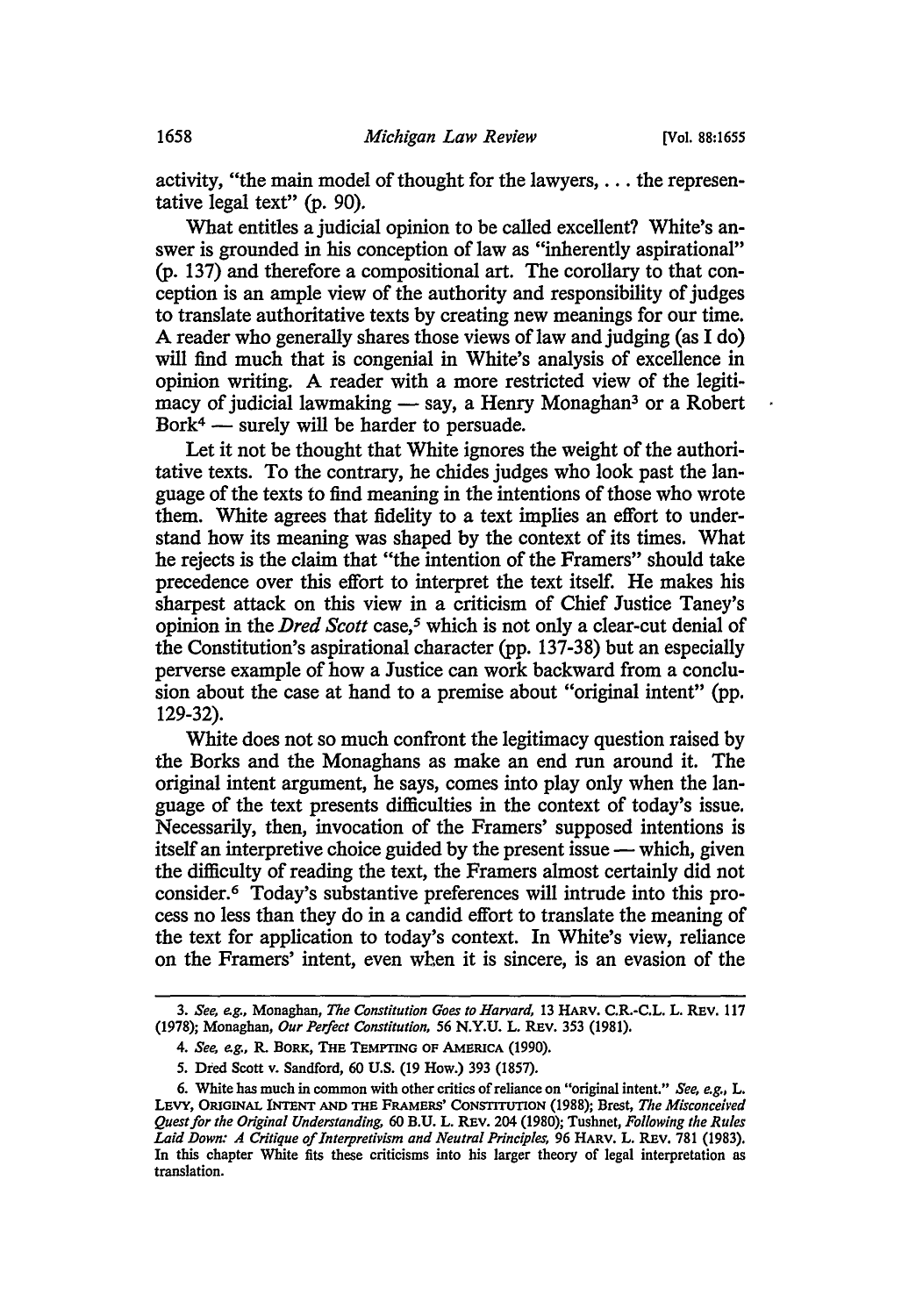difficulties of reading and the responsibility of a judge to exercise judgment (p. 135).

A related sin in opinion writing, says White, is the pretense that a textual authority (the Constitution, the precedent) is speaking, and not the judge. This kind of authoritarian opinion, here exemplified by Chief Justice Taft's opinion in *Olmstead v. United States,* 7 not only denies the responsibility of the judge as translator/lawgiver, it also denies the possibility that the opinion will engage its readers in the further conversation that is the essence of lawmaking in a democracy (ch. 6).

In contrast, White applauds Justice Brandeis' famous dissent in *Olmstead* as the product of a judge who is aware of his own potential contributions to the growth of the law through sensible interpretation of an old text (the fourth amendment's proscription of unreasonable searches and seizures) to apply to a new condition (communication by telephone). Brandeis looks beyond the words of the text to seek its deeper principles (the protection of privacy). In writing his opinion in language that is accessible to nonlawyers, Brandeis establishes a footing of equality for himself and his readers, and invites a conversation among citizens on the immediate subject (wiretapping by law enforcement officers) and on larger issues as well.

The authoritarian opinion has no such democratic aims; it suppresses all doubt as it suppresses the possibilities for conversation. White appreciates not only the candor of a judge who, like Brandeis, acknowledges his responsibility as a translator (p. 150), but also the candor of a judge who imagines an Ideal Reader with a mind and heart, one who is capable of thinking independently about the interpretive issues at hand (pp. 100-01). Such a judge will develop competing lines of argument, recognizing the force of positions opposed to her own and "exposing to view what is most deeply problematic both in our resources of legal meaning and in the case upon which they bear" (p. 92). In *Olmstead,* Brandeis remarked that government is a teacher;8 White, congratulating Brandeis for respecting the reader's capacity for reflection, adds that "Brandeis himself establishes his own voice as that of a teacher" (p. 155).

If Brandeis taught by example in *Olmstead,* elsewhere he showed that he knew how to teach by authoritarian precept. In *Whitney v. California,* 9 for example, he lectured his readers on the true meaning of the first amendment and its adopters' purposes. Similarly, Justice Black's opinion in the school prayer case of *Engel v. Vitale,* 10 plainly

<sup>7. 277</sup> U.S. 438 (1928) (police wiretapping did not violate fourth amendment because it involved no literal search or material seizure).

<sup>8. 277</sup> U.S. at 485 (Brandeis, J., dissenting).

<sup>9. 274</sup> U.S. 357 (1927).

<sup>10. 370</sup> U.S. 421 (1962).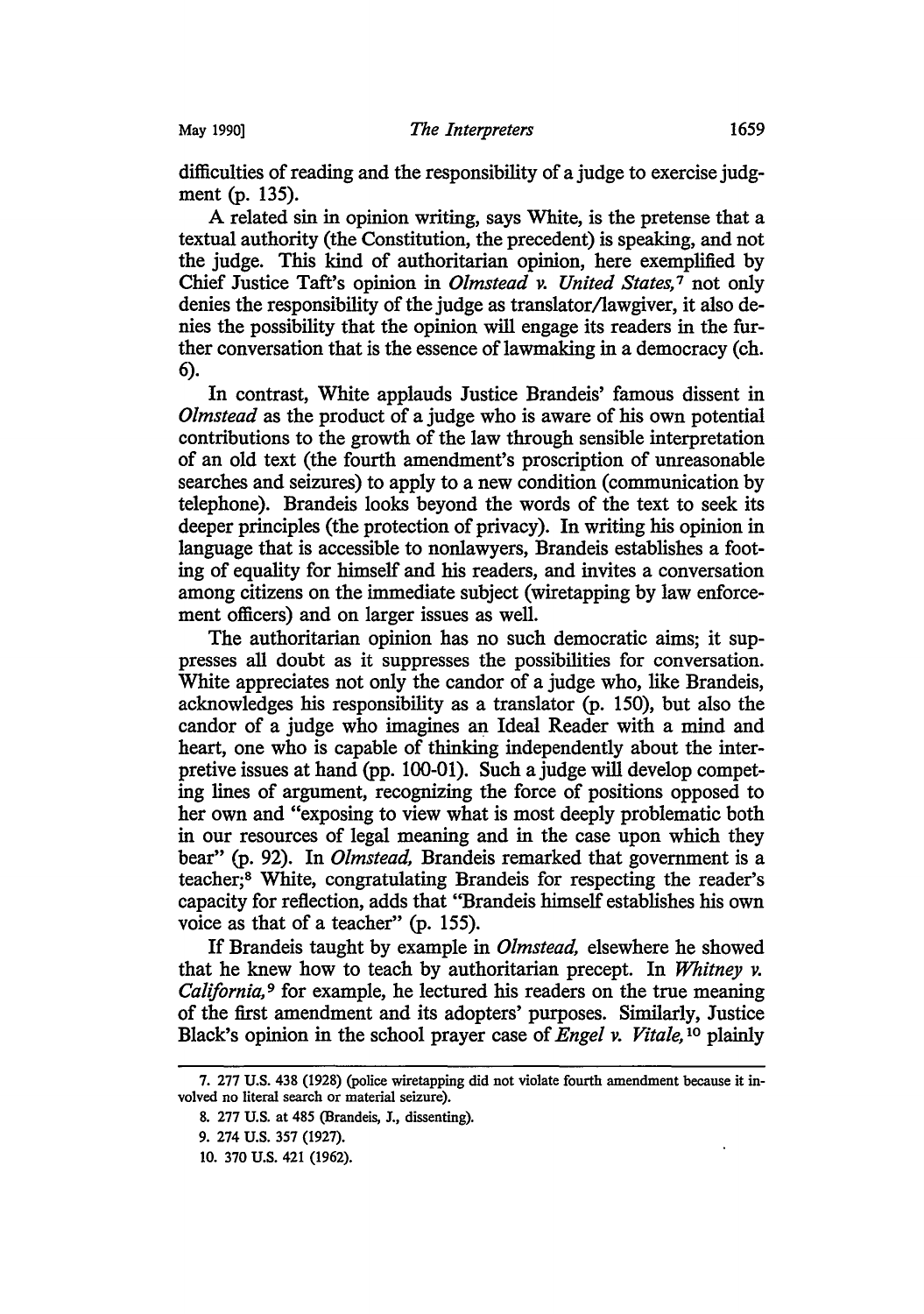addressed to the public at large, is not so much an invitation to a conversation as an exposition *ex cathedra* of what the establishment clause compels. Whatever style a Justice may choose, at bottom law is command, even when it is commanding tolerance of political outsiders or inclusion of religious outsiders. To the Governor of Arkansas who sought to keep black children out of Little Rock's Central High School, the Supreme Court properly spoke in the stern tones of Authority.<sup>11</sup>

Throughout White's analyses of Supreme Court opinions he distinguishes sharply between "votes" or "results" on the one hand and the opinions of the Justices on the other. Here and there he notes his awareness that results are important (pp. 95, 157-58), but repeatedly he sounds the theme that "[t]he great contribution of the judicial mind is not the vote but the judicial opinion, which gives meaning to the vote" (p. 91). When he refers to ''judicial excellence" (p. 93) he means excellence in opinion writing: "[I]n an important sense what distinguishes the work of a good judge is not the vote but the achievement of mind, essentially literary in character, by which the results are given meaning in the context of the rest of law, the rest of life" (p. 92). I think this view undervalues both the importance of consensus-building in the Supreme Court and the doctrinal and political momentum that a line of decisions can generate even when they are poorly explained. In the margin, by the passage just quoted, I wrote: "Earl Warren?".

*Brown v. Board of Education* 12 taught only a minor part of its complex lesson through the medium of its two opinions. Partly because Warren was seeking unanimity among the Justices, neither opinion exposed what was problematic in the issues at hand. *Brown I* focused on education and said nothing about dismantling Jim Crow; *Brown II* announced the "all deliberate speed" formula as a logistical necessity and disingenuously disclaimed any political accommodation. In the next few years, when the Court held unconstitutional a great many forms of state-sponsored racial segregation, it "spoke" only in grunts: curt orders that offered no explanation beyond citations to *Brown L* 13 These decisions, by their results alone, carried meaning of the weightiest kind. They were new "texts" only in the thinnest imaginable sense, and yet in the aggregate they amounted to an "acted document"<sup>14</sup> that expanded the embrace of our national community. If Brandeis was a great judge, so was Warren.

Henry Hart once recorded his scorn for "shallow-minded lay com-

<sup>11.</sup> Cooper v. Aaron, 358 U.S. 1 (1958).

<sup>12.</sup> Brown v. Bd. of Educ., 347 U.S. 483 (1954) *(Brown I);* Brown v. Bd. of Educ., 349 U.S. 294 (1955) *(Brown II).* 

<sup>13.</sup> *See, e.g.,* State Athletic Commn. v. Dorsey, 359 U.S. 533 (1959) (state·regulated athletic contests); New Orleans City Park Improvement Assn. v. Detiege, 358 U.S. 54 (1958) (parks); Mayor of Baltimore v. Dawson, 350 U.S. 877 (1955) (beaches).

<sup>14.</sup> C. GEERTZ, THE INTERPRETATION OF CULTURES 10 (1973).